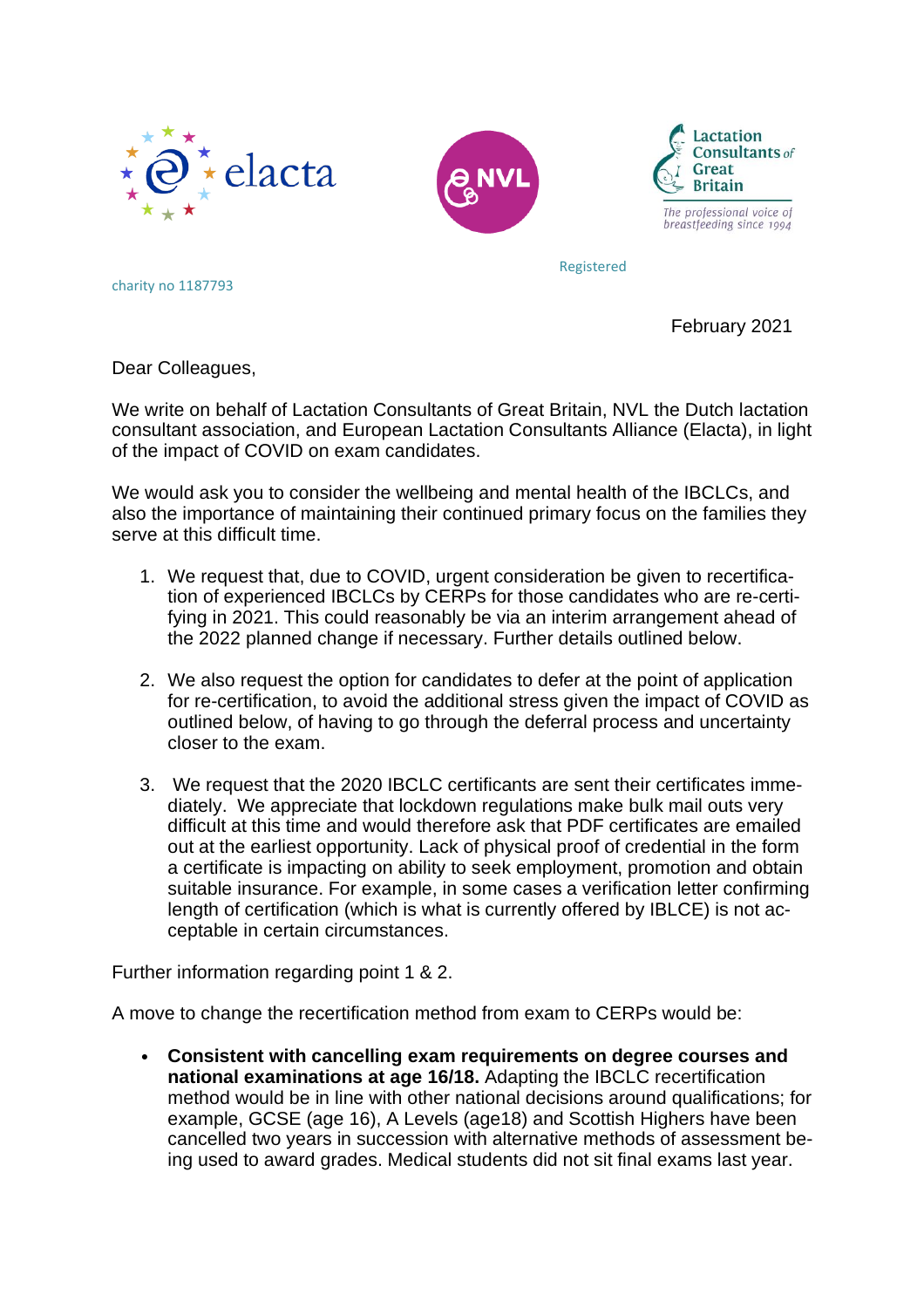- **A supportive compassionate step by IBLCE as a COVID response to the IBCLC community**. This would enable experienced IBCLCs who are carrying out vital work to maintain their credential without interrupting their focus, depriving families of their care, or exposing themselves to additional risk or financial cost.
- **A reduction of unnecessary additional stress in a health service workforce that is already reporting concerns about mental health and burn out.** Post traumatic stress disorder (PTSD) is reported to be high in UK hospital staff. Many community staff were redeployed during our first lockdown. Many have worked in crisis mode for almost a year, with little sign that this is soon to change.
- **Acknowledgement of personal circumstances**. Many IBCLCs are also supporting home learning of their own children due to closure of schools. Many have family members who may be extremely clinically vulnerable leading to significant additional responsibilities and stresses. Some are clinically vulnerable themselves.
- **An acceleration of a current plan.**

COVID 19 is continuing to have an enormous impact on the working environment of our experienced IBCLCs; many have worked now for close to a year under emergency crisis conditions. Additionally, the families in our care are experiencing greater trauma having had both a pregnancy and birth during the pandemic. In the UK, we are in our third national lockdown experiencing our highest daily death rates, like many of our European colleagues. Hospitals are at capacity. IBCLCs are working with women and families with high emotional needs, who have had less postnatal and breastfeeding support, requiring both excellent counselling and clinical skills from the IBCLCs.

We have a number of highly skilled IBCLCs considering not sitting the exam due to the current pressures, which would be a great loss.

We feel, in light of the duration and severity of the pandemic and its impact, additional means of recertification are appropriate this year.

Concerns with existing COVID arrangements to note include:

**1. It is difficult to know what the future COVID situation will be at the time of application. We cannot predict permitted free movement at the point of examination.** IBLCE acknowledges the health risks to candidates of attending a public examination site in a pandemic and asks them to absolve IBLCE of any responsibility before proceeding with their application. In view of the fact that recertification by CERPs will shortly be acceptable for future candidates, the risks involved by insisting on a public exam in a pandemic seem very undesirable and unnecessary.

**2. There are very few exam sites in the UK.** It is often necessary for candidates to travel considerable distances away from home at a time when everyone is being required to stay at home as much as possible to prevent the